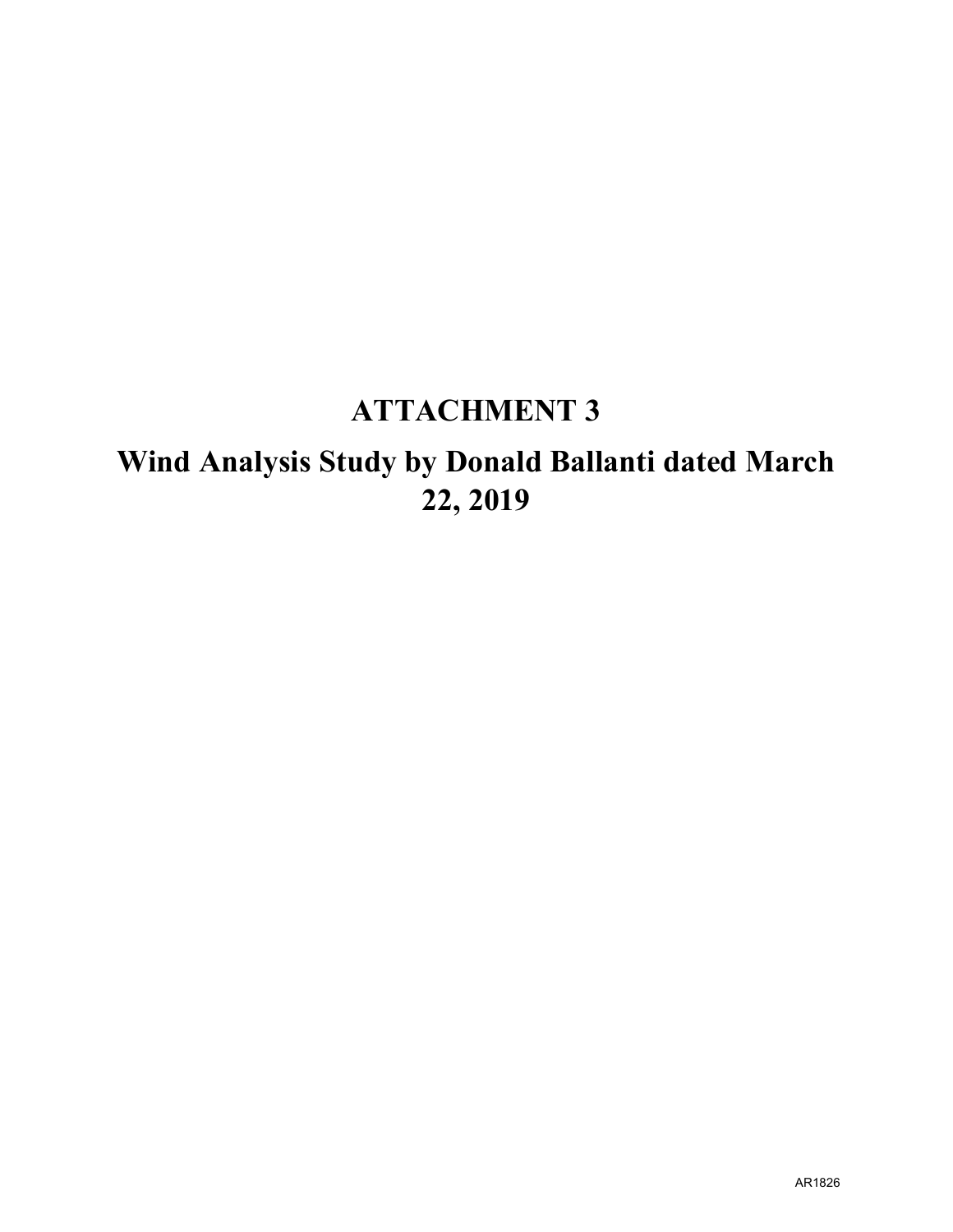1424 Scott Street El Cerrito, CA 94530 (510) 234-6087

March 22, 2019

Mark Stefan AG-CCRP Public Market, L. P. 170 Grant Avenue, Sixth Floor San Francisco, CA 94108

Subject: Wind and Comfort Evaluation for the Emeryville Public Market Parcel B Project

Dear Mr. Stefan:

This letter-report summarizes my findings and recommendations concerning microclimate and wind conditions of the proposed Emeryville Public Market Parcel B Project. I have based this report on my analysis of the climate of the area, a site visit and a review of project plans and elevations. My purpose is to provide an evaluation of outdoor comfort conditions within the proposed facility, identify potential problems and, where possible, provide recommendations for improving on-site comfort conditions.

#### **Existing Conditions**

 $\overline{a}$ 

The closest source of long-term wind data to the project site is the former Alameda Naval Air Station, located about 5 miles southwest of the project site. Data from this site show that westerly winds are the most frequent and strongest winds during all seasons.<sup>1</sup> This is the primary wind direction during the spring and summer months when sea breezes predominate. A secondary maxima in wind direction frequency is evident for southeasterly winds, which is the wind direction associated with winter storms. While the average wind speed for southeasterly winds is not the highest of all wind directions, this is the likely wind direction of peak winds measured over the year. Calm winds occur about 10% of the time. The annual average wind speed at Alameda Naval Air Station is 8.6 miles per hour and annual average wind speed at the project site would be somewhat less than this.

**Air Pollution Meteorology ● Dispersion Modeling ●Climatological Analysis**

 $1$ <sup>1</sup>Wind direction refers to the direction from which the wind is moving. Thus, a westerly or west wind moves from west to east.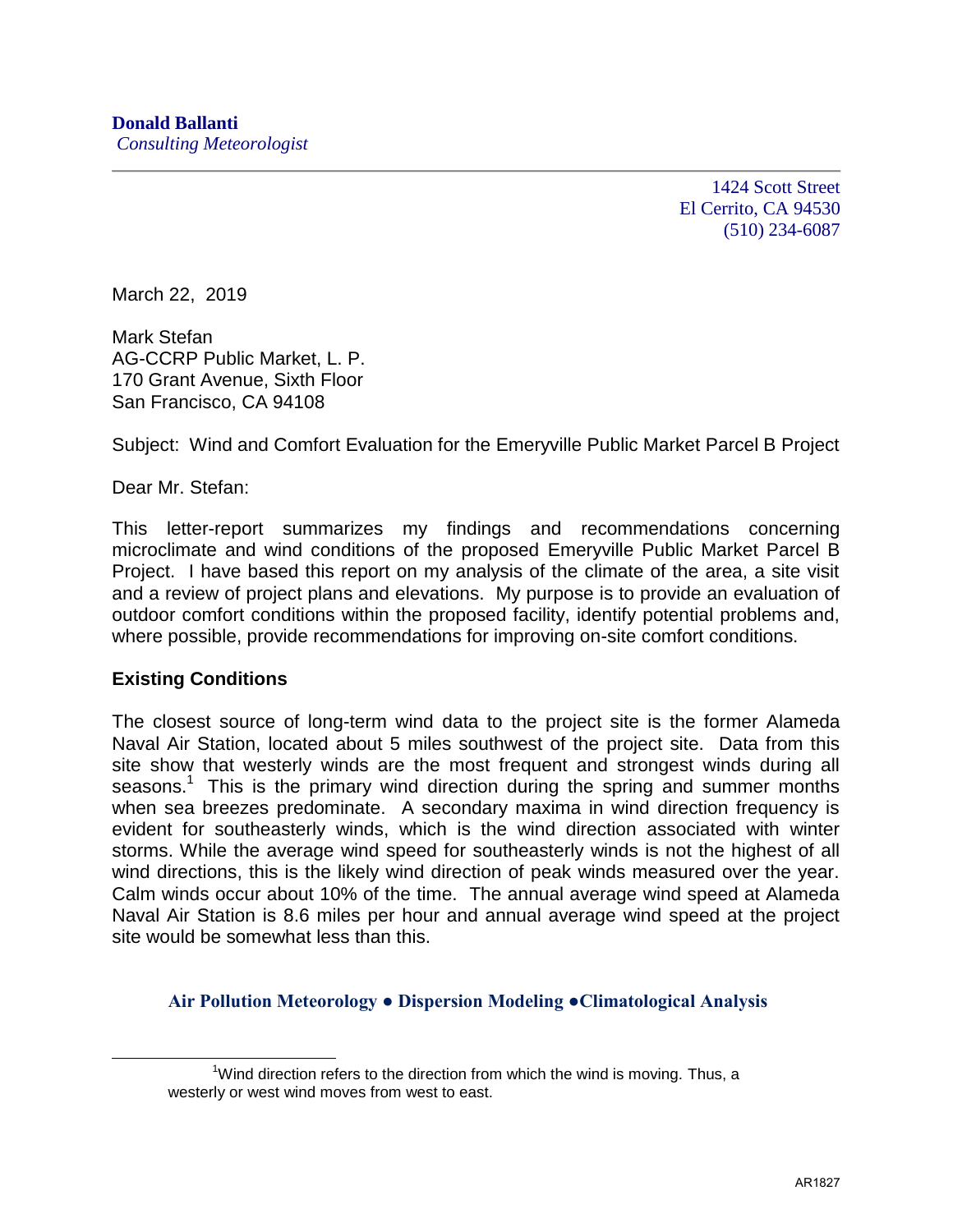Mark Stefan March 22, 2019 Page 2

Wind conditions partly determine pedestrian comfort and safety on sidewalks and in other public areas. Large buildings can redirect wind flows around and down to street The project site is occupied by a mixture of open areas and buildings up to eight stories in level, resulting in increased wind speed and turbulence at street level. The generally breezy character of Emeryville results from its flat, open land and exposure to persistent wind off of the San Francisco Bay.

The Emeryville Public Market development site is occupied by a mixture of open areas and buildings up to eight stories in height. Further west, a mixture of buildings from one to 30 stories in height offer some shelter from prevailing westerly winds off San Francisco Bay. Parcel B is located at the east edge of the Emeryville Public Market site and is partially sheltered from prevailing winds by the 2-story Public Market building, the 8-story Marketplace Tower and similar-sized buildings on Parcel C and D.

### **Building Aerodynamics**

The construction of a building results in severe distortions of the wind field. The building acts as an obstacle to wind flow. The deceleration of wind on the upwind side of the structure creates an area of increased atmospheric pressure, while an area of decreased atmospheric pressure develops on the downwind side. Accelerated winds generally occur on the upwind face of the building, particularly near the upwind corners and along the building sides. The downwind side has generally light, although variable, winds.

The strength of ground-level wind accelerations near buildings is controlled by exposure, massing and orientation or the structure. Exposure is a measure of the extent that the building extends above surrounding structures into the wind stream. A building that is surrounded by taller structures is not likely to cause adverse wind accelerations at ground level, while even a small building can cause wind problems if it is freestanding and exposed.

Massing is important in determining wind impact because it controls how much wind is intercepted by the structure and whether building-generated wind accelerations occur above-ground or at ground level. In general, slab-shaped buildings have the greatest potential for wind problems. Buildings that have an unusual shape or utilize set-backs have a lesser effect. A general rule is that the less continuous a building's faces are (vertically or horizontally), the lesser the probable wind impact at ground level.

Orientation determines how much wind is intercepted by the structure, a factor that directly determines wind acceleration. In general, buildings that are oriented with their wide axis across the prevailing wind direction will have a greater impact on ground-level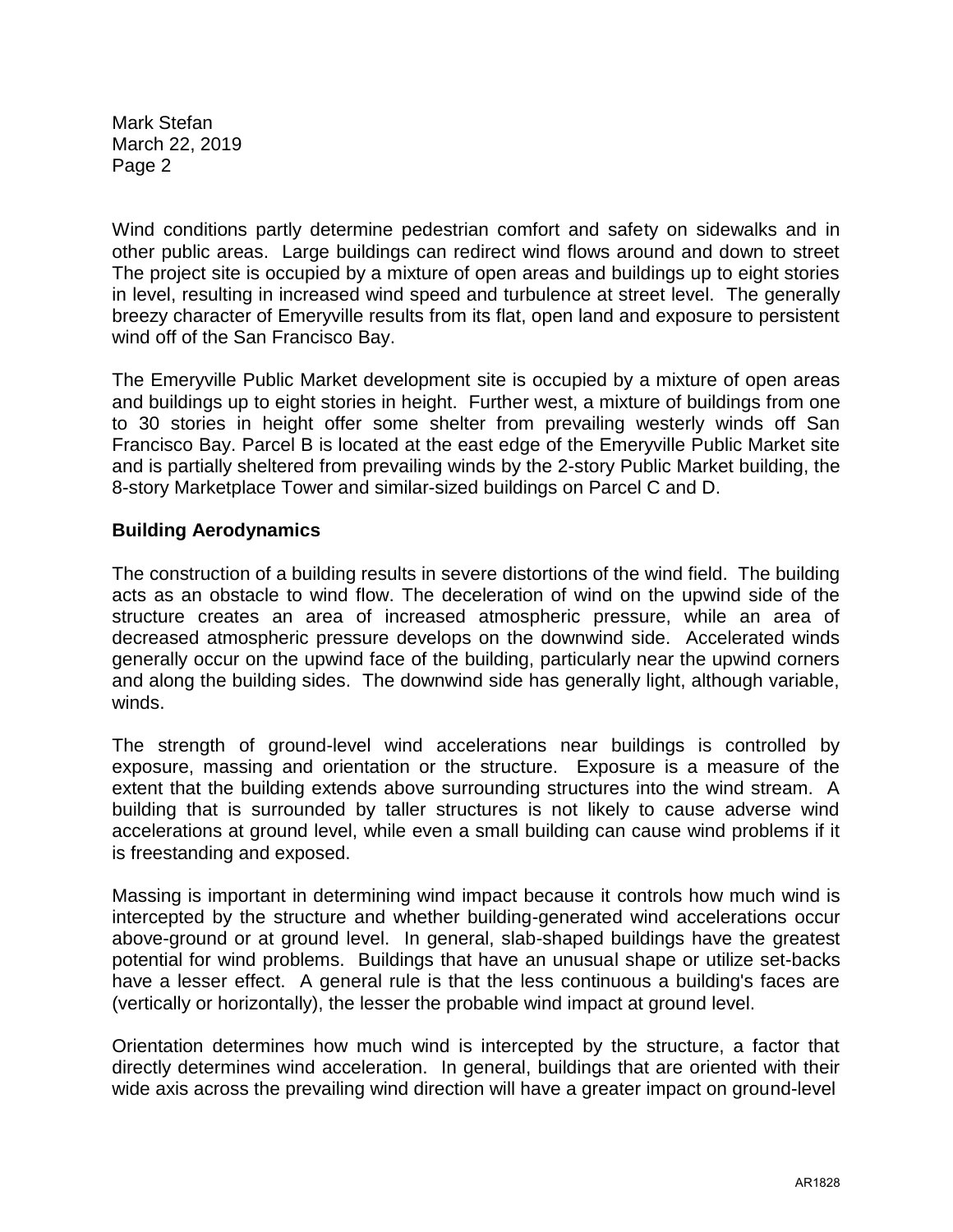Mark Stefan March 22, 2019 Page 2

winds than a building oriented with its long axis along the prevailing wind direction.

## **Evaluation of Project**

The Parcel B site is bounded by the relocated Shellmound Street to the west and north; the UPRR train tracks to the east, and Parcel A to the south. The Parcel B development project proposes an new 8-story mixed-use building with an entry lobby, bike parking, retail and servicing areas at ground floor, 3-4 levels of structured parking for building users/Public Market district patrons and research lab space at the top 3 floors. The project site includes landscape and utilities improvements, and small landscaped open space areas at the north and south ends of the site. An access way at the south end of the site provides vehicle entry/exiting for both Parcel B and Parcel A.

The west side of the building is proposed to include public art mounted on the facade of the parking floors. The artwork could be two or three-dimensional, potentially illuminated and made of LEDs, metal mesh, aluminum, Kevlar, or fiber resin.

The proposed building would be partially sheltered from prevailing winds. The northern half of the building would be sheltered by the Marketplace Tower just across Shellmound Street. during west winds. The site is currently fairly exposed to southeast winds, but this exposure would be greatly reduced when the proposed building on the adjacent Parcel A is constructed.

The orientation of the proposed building reflects the shape of the parcel, with the long axis of the building aligned north/south. This would maximize interception of winds from the west, while minimizing the interception of winds from the southeast direction.

The massing of the building would have a profound effect on how the building changes the wind. Although the building has a rectangular footprint and would be considered slab-shaped, the lower half of the structure would be naturally-ventilated parking garage space, which makes all building faces discontinuous with respect to wind. Because the parking levels connect the upwind and downwind sides of the building, regardless of wind direction, the type of pressure differences between the up-wind and down-wind sides of the building that typically drive wind accelerations near the base of a building cannot occur, since the pressure difference would be relieved by air flowing through the garage floors. The proposed public art display on the west side of the building would allow air to flow through the garage floors and would have no effect on wind around the building.

In summary, the proposed Parcel B building is somewhat exposed to prevailing wind directions and is aligned across the important west wind direction. However, the